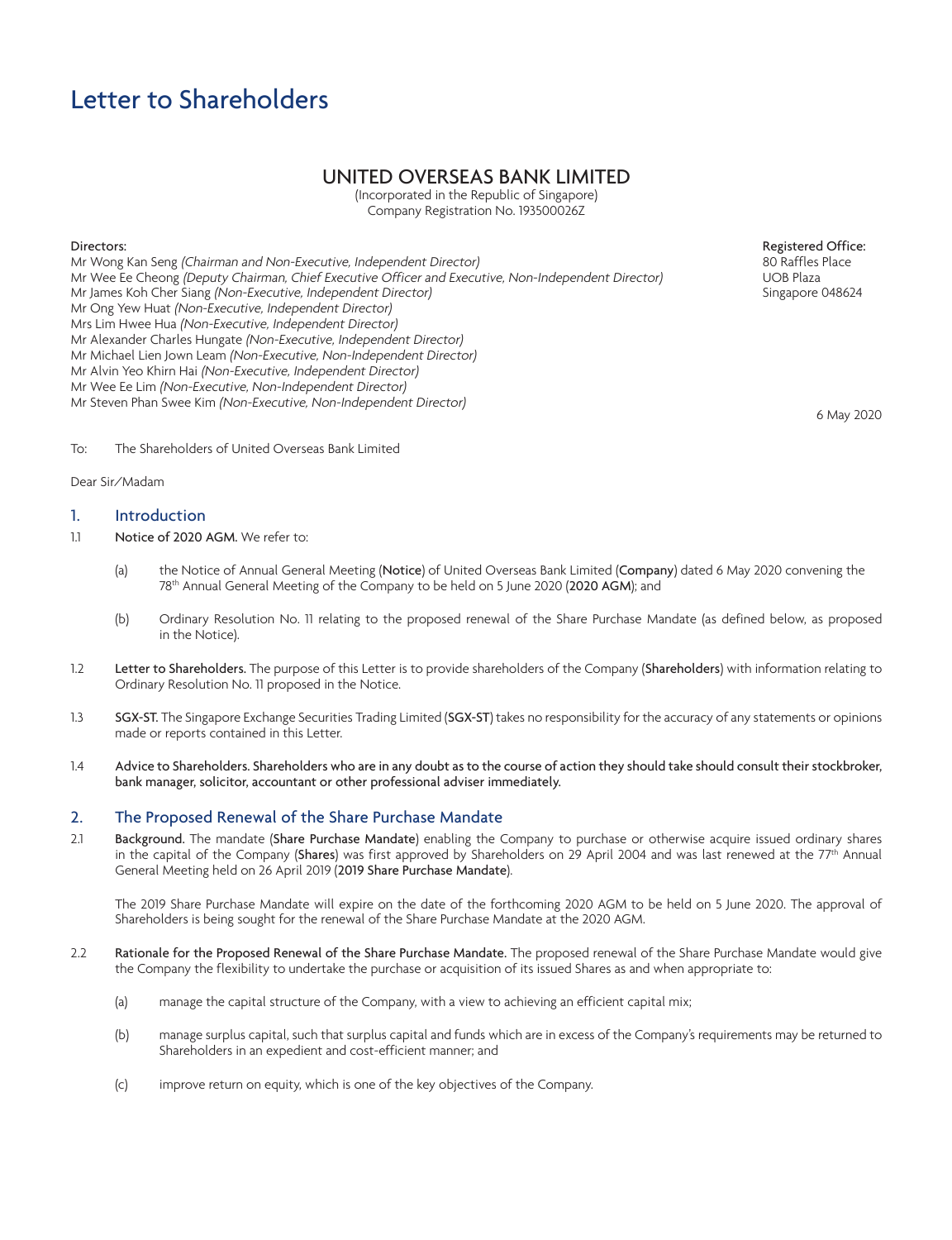The issued Shares purchased or acquired pursuant to the Share Purchase Mandate may be held as treasury shares which may be used for the purposes of any staff incentive scheme as may be implemented by the Company from time to time.

The Share Purchase Mandate will be exercised by the Directors only in circumstances where it is considered to be in the best interests of the Company. No purchase or acquisition of Shares will be made in circumstances which would or is likely to have a material adverse effect on the financial position of the Company and its subsidiaries (Group).

2.3 Authority and Limits on the Share Purchase Mandate. The authority and limits on the Share Purchase Mandate, if renewed at the 2020 AGM, are substantially the same as those in the 2019 Share Purchase Mandate, save that the definition of "Average Closing Price" (for determining the maximum purchase price for the purchase or acquisition of Shares pursuant to the Share Purchase Mandate) has been changed to take into account amendments to the Listing Manual of the SGX-ST (Listing Manual) which took effect on 7 February 2020. The authority and limits on the Share Purchase Mandate, if renewed at the 2020 AGM, are summarised below:

#### (a) Maximum Number of Shares

The total number of Shares that may be purchased or acquired by the Company pursuant to the Share Purchase Mandate is limited to that number of Shares representing not more than five per cent of the total number of issued Shares as at the date of the 2020 AGM at which this renewal of the Share Purchase Mandate is approved (Approval Date). Only Shares which are issued and fully paid-up may be purchased or acquired by the Company. The Shares which are held as treasury shares and subsidiary holdings (as defined in the Listing Manual) will be disregarded for the purposes of computing the five per cent limit.

As at 9 March 2020 (Latest Practicable Date), the Company had 1,668,190,195 Shares, excluding treasury shares, and no subsidiary holdings.

While the Share Purchase Mandate would authorise the purchase or acquisition of Shares up to the five per cent limit, Shareholders should note that the Company may not necessarily purchase or acquire or be able to purchase or acquire the full five per cent of its issued Shares (excluding treasury shares and subsidiary holdings) as authorised, or at all. In particular, no purchase or acquisition of the Shares would be made in circumstances which would have or may have a material adverse effect on the financial position of the Company.

### (b) Duration of Authority

Purchases or acquisitions of Shares may be made, at any time and from time to time, on and from the Approval Date up to:

- (i) the date on which the next annual general meeting of the Company is held or required by law to be held;
- (ii) the date on which the purchases or acquisitions of Shares pursuant to the Share Purchase Mandate are carried out to the full extent mandated; or
- (iii) the date on which the authority conferred by the Share Purchase Mandate is revoked or varied by the Company in a general meeting,

whichever is the earliest.

#### (c) Manner of Purchase or Acquisition of Shares

Purchases or acquisitions of Shares may be made by:

- (i) on-market purchases (Market Purchases) transacted on the SGX-ST, through one or more duly licensed dealers appointed by the Company for the purpose; and/or
- (ii) off-market purchases (Off-Market Purchases) effected otherwise than on a stock exchange, in accordance with an equal access scheme or schemes.

The purchases or acquisitions in connection with or in relation to any equal access scheme or schemes may be subject to such terms and conditions as the Directors may consider fit in the interests of the Company provided that such terms and conditions are not inconsistent with the relevant provisions of the Share Purchase Mandate, the Listing Manual and the Companies Act, Chapter 50 of Singapore (Companies Act).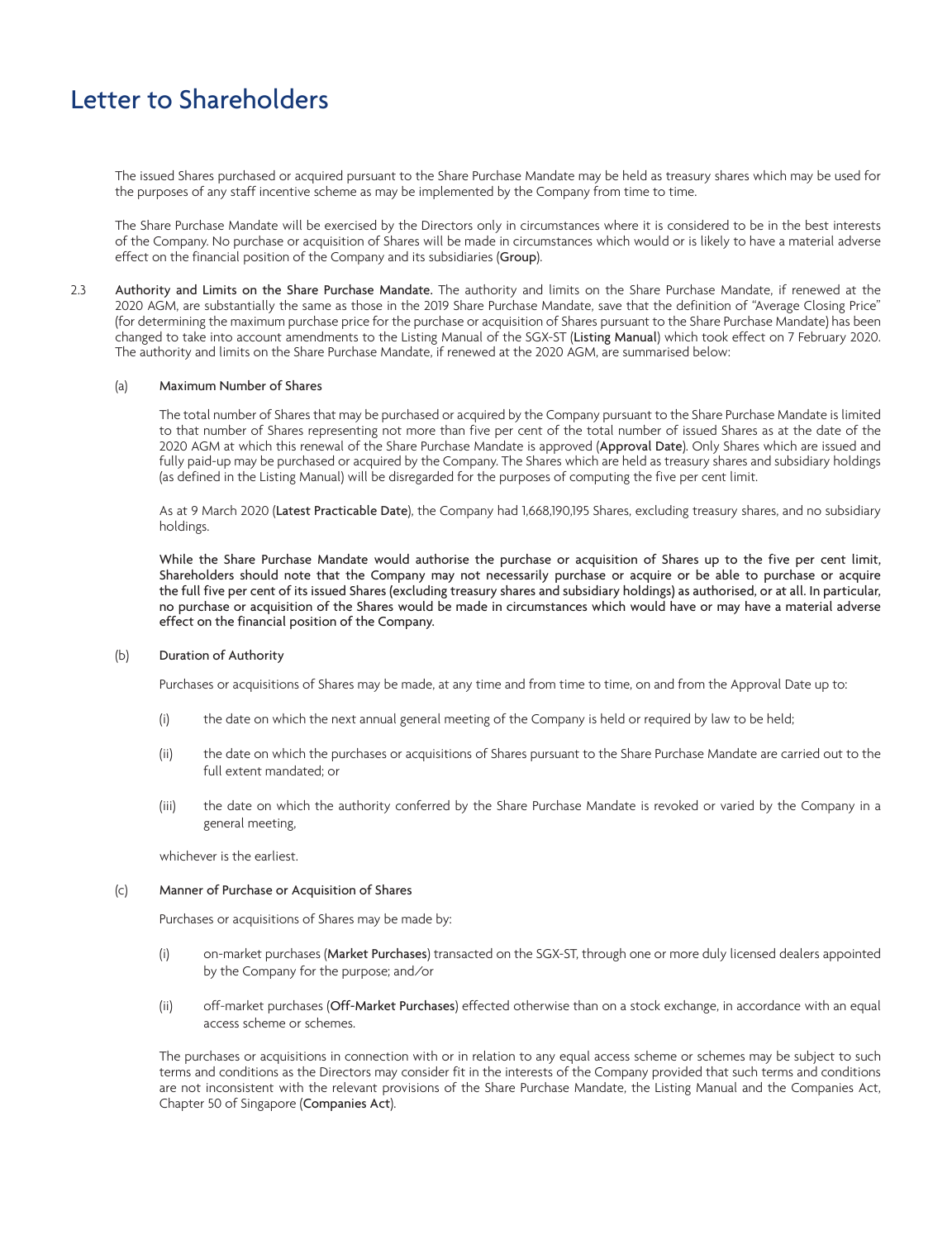Off-Market Purchases must satisfy all the following conditions:

- (I) offers for the purchase or the acquisition of Shares shall be made to every person who holds Shares to purchase or to acquire the same percentage of their Shares;
- (II) all of those persons shall be given a reasonable opportunity to accept the offers made; and
- (III) the terms of the offers shall be the same, except that:
	- a. differences in consideration attributable to the fact that offers may relate to Shares with different accrued dividend entitlements; and
	- b. differences in the offers introduced solely to ensure that each person is left with a whole number of Shares,

shall be disregarded.

If the Company wishes to make an Off-Market Purchase in accordance with an equal access scheme, it will issue an offer document containing at least the following information:

- (I) the terms and conditions of the offer;
- (II) the period and procedures for acceptances; and
- (III) the information required under Rules 883(2), (3), (4), (5) and (6) of the Listing Manual.

#### (d) Maximum Purchase Price

The purchase price (excluding brokerage, commission, applicable goods and services tax and other related expenses) to be paid for a Share will be determined by the Directors. The purchase price to be paid for the Shares, as determined by the Directors, must not exceed 105 per cent of the Average Closing Price of the Shares whether they are a Market Purchase or an Off-Market Purchase.

For the above purposes:

Average Closing Price means the average of the last dealt prices of the Shares over the five consecutive market days on which the Shares were transacted on the SGX-ST immediately preceding the date of the Market Purchase by the Company or, as the case may be, the date of the making of the offer pursuant to the Off-Market Purchase, and deemed to be adjusted in accordance with the Listing Manual for any corporate action which occurs during the relevant five-day period and the date of the Market Purchase by the Company or, as the case may be, the date of the making of the offer pursuant to the Off-Market Purchase; and

date of the making of the offer means the date on which the Company announces its intention to make an offer for an Off-Market Purchase, stating the purchase price (which shall not be more than the Maximum Price calculated on the foregoing basis) for each Share, and the relevant terms of the equal access scheme for effecting the Off-Market Purchase.

## (e) No Purchases during Certain Periods

While the Listing Manual does not expressly prohibit any purchase or acquisition of shares by a listed company during any particular time or times, the Company will not undertake any purchase or acquisition of Shares pursuant to the proposed Share Purchase Mandate at any time after a price sensitive development has occurred or has been the subject of a decision until the price sensitive information has been publicly announced. In particular, the share buy-back will not be carried out during the period commencing two weeks before the announcement of the financial statements for each of the first three quarters of the Company's financial year (if the Company announces its quarterly financial statements, whether required by the SGX-ST or otherwise), and the period of one month before the announcement of the Company's half-year and full-year financial statements (if the Company does not announce its quarterly financial statements).

2.4 Source of Funds. The Companies Act permits the Company to purchase or acquire its own Shares out of capital, as well as from its distributable profits.

The Company intends to use its internal sources of funds to finance its purchase or acquisition of the Shares. The Directors do not propose to exercise the Share Purchase Mandate in a manner and to such extent that the liquidity and capital of the Group would be materially adversely affected.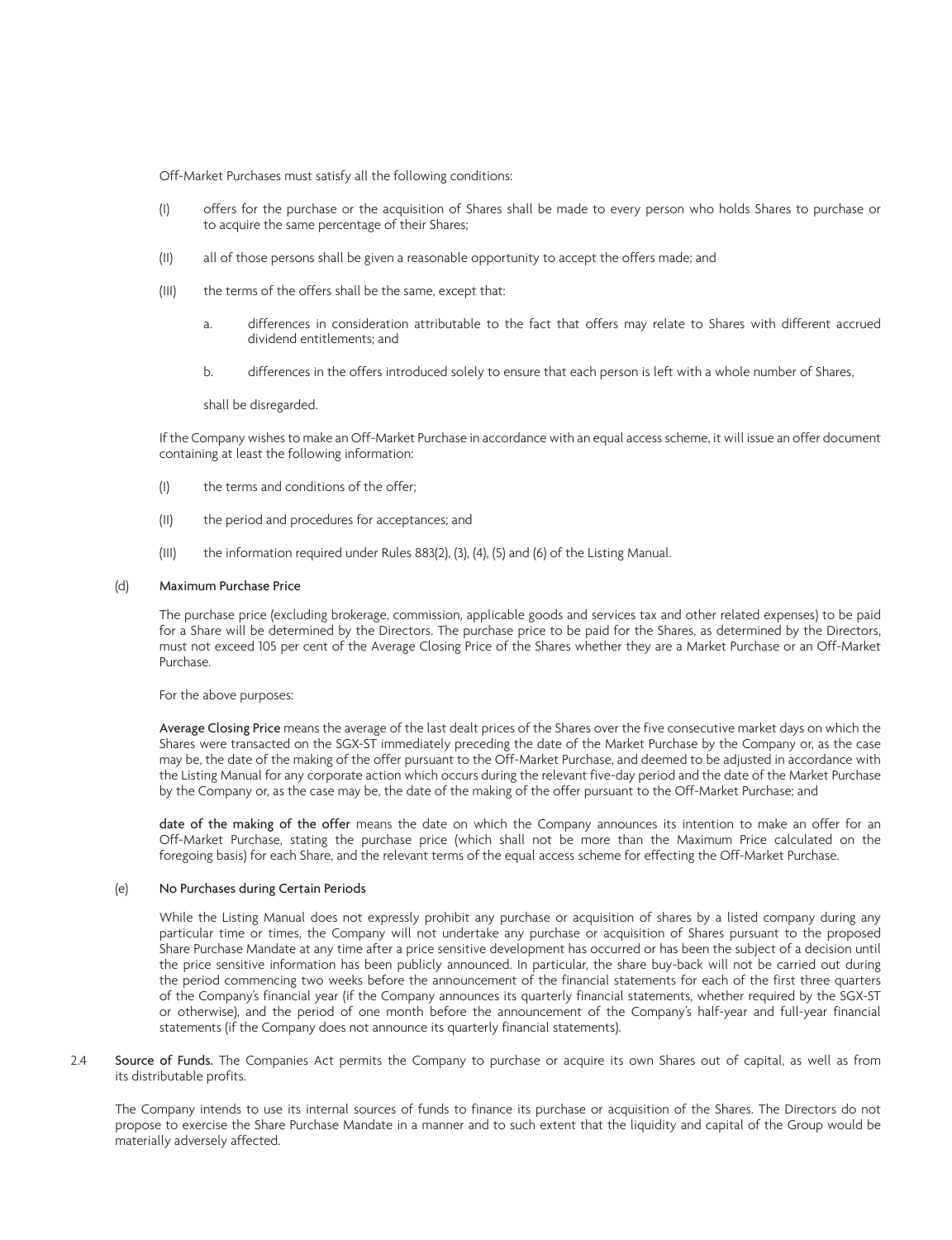- 2.5 Reporting Requirements. Pursuant to Rule 886 of the Listing Manual, the Company will notify the SGX-ST of any purchase or acquisition of Shares under the proposed Share Purchase Mandate as follows:
	- (a) in the case of a Market Purchase, by 9.00 a.m. on the market day following the day on which it purchased the Shares; and
	- (b) in the case of an Off-Market Purchase, by 9.00 a.m. on the second market day after the close of acceptances of the offer.

The announcement (in the form prescribed under the Listing Manual) shall include, inter alia, details of the maximum number of Shares authorised for purchase, the date of purchase, the total number of Shares purchased, the number of Shares cancelled, the number of Shares held as treasury shares, the purchase price per Share or the highest and lowest prices paid for such Shares (as applicable), the total consideration (including stamp duties, brokerage and clearing charges, and other related expenses) paid or payable for the Shares, the cumulative number of Shares purchased to date, the number of issued Shares excluding treasury shares and subsidiary holdings after the purchase, the number of treasury shares held after the purchase and the number of subsidiary holdings after the purchase.

2.6 Status of Purchased Shares. Under the Companies Act, Shares purchased or acquired by the Company shall be deemed cancelled immediately upon purchase or acquisition (and all rights and privileges attached to the Shares will expire on cancellation) unless such Shares are held by the Company as treasury shares. Accordingly, in the event that the purchased Shares are cancelled, the total number of issued Shares will be reduced by the number of Shares so cancelled.

Depending on the needs of the Company, the Directors will decide whether the Shares purchased will be cancelled or kept as treasury shares, or partly cancelled and partly kept as treasury shares.

2.7 Treasury Shares. The Shares purchased or acquired may be held or dealt with as treasury shares. Some of the provisions on treasury shares under the Companies Act are summarised below:

#### (a) Maximum Holdings

The number of Shares held as treasury shares cannot at any time exceed 10 per cent of the total number of Shares. For this purpose, any Shares that are held by subsidiaries in the circumstances referred to in Sections 21(4B) and 21(6C) of the Companies Act shall be included in computing the 10 per cent limit.

# (b) Voting and Other Rights

The Company cannot exercise any right in respect of treasury shares, including any right to attend or vote at meetings and for the purposes of the Companies Act, the Company shall be treated as having no right to vote and the treasury shares shall be treated as having no voting rights.

In addition, treasury shares are not entitled to dividends or other distribution of the Company's assets but fully paid bonus shares may be allotted in respect of treasury shares and such bonus shares shall be treated for the purposes of the Companies Act as if they were purchased by the Company at the time they were allotted. Accordingly, such bonus shares may be held as treasury shares or dealt with in the manner described in paragraphs 2.7(c)(i) to 2.7(c)(v) below. A subdivision or consolidation of any treasury share is also allowed so long as the total value of the treasury shares after the subdivision or consolidation is the same as before.

## (c) Disposal and Cancellation

Where Shares purchased or acquired by the Company are held as treasury shares, the Company may at any time but subject always to the Singapore Code on Take-overs and Mergers (Take-over Code):

- (i) sell the treasury shares for cash;
- (ii) transfer the treasury shares for the purposes of or pursuant to any share scheme, whether for its employees, directors or other persons;
- (iii) transfer the treasury shares as consideration for the acquisition of shares in or assets of another company or assets of a person;
- (iv) cancel the treasury shares; or
- (v) sell, transfer or otherwise use the treasury shares for such other purposes as may be prescribed by the Minister for Finance.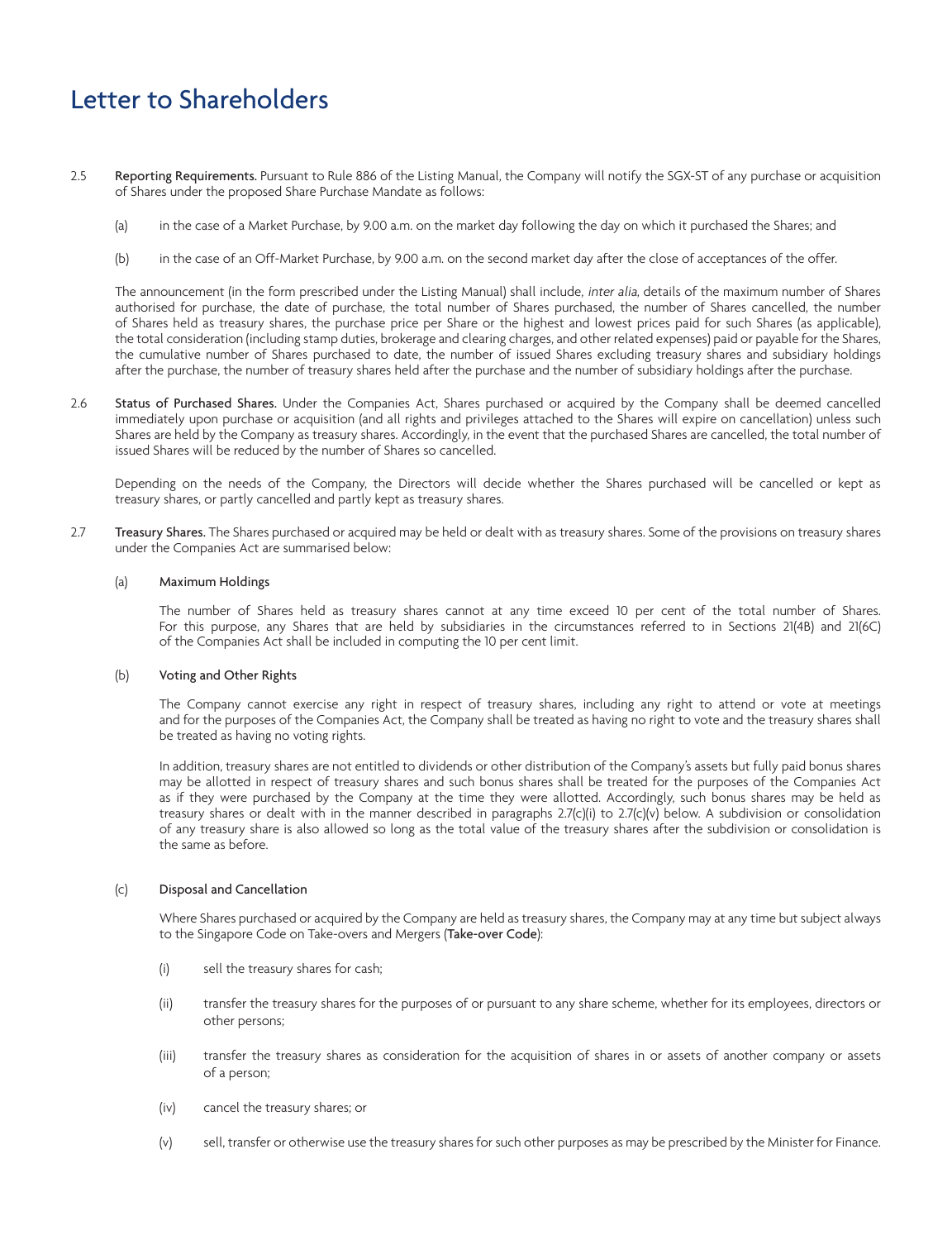Under Rule 704(28) of the Listing Manual, an immediate announcement containing, inter alia, the following details must be made in respect of any sale, transfer, cancellation and/or use of the treasury shares (each an event):

- (I) date and purpose of event;
- (II) number and value of treasury shares involved in the event;
- (III) number of treasury shares involved before and after the event; and
- (IV) percentage of the number of treasury shares against the total number of shares (of the same class as the treasury shares) which are listed on SGX-ST before and after the event.
- 2.8 Financial Effects. The financial effects on the Company and the Group arising from purchases or acquisitions of Shares which may be made pursuant to the proposed Share Purchase Mandate will depend on, *inter alia*, whether the Shares are purchased or acquired out of profits and/or capital of the Company, the aggregate number of Shares purchased or acquired and the consideration paid at the relevant time, and whether the Shares purchased or acquired are held in treasury or cancelled. The financial effects on the Group for the financial year ended 31 December 2019 are based on the assumptions set out below.

# (a) Purchase or Acquisition out of Capital or Profits

Under the Companies Act, purchases or acquisitions of Shares by the Company may be made out of the Company's profits and/or capital so long as the Company is solvent.

Where the consideration paid by the Company for the purchase or acquisition of Shares is made out of capital, the amount available for the distribution of dividends by the Company will not be reduced.

Where the consideration paid by the Company for the purchase or acquisition of Shares is made out of profits, such consideration will correspondingly reduce the amount available for the distribution of dividends by the Company.

## (b) Number of Shares Acquired or Purchased

The maximum number of Shares which can be purchased by the Company will depend on the number of Shares, excluding treasury shares and subsidiary holdings, of the Company as at the Approval Date.

Purely for illustrative purposes, on the basis of 1,668,190,195 Shares in issue, excluding treasury shares and subsidiary holdings, as at the Latest Practicable Date, and assuming that on or prior to the 2020 AGM (i) no further Shares are issued, (ii) no further Shares are purchased or acquired by the Company, or held as treasury shares, and (iii) no Shares are held as subsidiary holdings, not more than 83,409,509 Shares (representing five per cent of the Shares in issue, excluding treasury shares and subsidiary holdings, as at that date) may be purchased or acquired by the Company pursuant to the proposed Share Purchase Mandate.

## (c) Maximum Price Paid for Shares Acquired or Purchased

Assuming that the Company purchases or acquires the maximum number of Shares, or 83,409,509 Shares, at the Maximum Price, the amount of funds required is approximately S\$2,091,910,486 based on S\$25.08 for one Share (being the price equivalent to five per cent above the Average Closing Price of the Shares immediately preceding the Latest Practicable Date) whether it is a Market Purchase or an Off-Market Purchase.

### (d) Illustrative Financial Effects

For illustrative purposes only, on the basis of the assumptions set out in paragraphs 2.8(b) and 2.8(c), as well as the following:

- (i) the Share Purchase Mandate had been effective on 1 January 2019 and the Company had on 1 January 2019 purchased 83,409,509 Shares (representing five per cent of the total Shares in issue as at the Latest Practicable Date, excluding the Shares held in treasury and subsidiary holdings); and
- (ii) the purchase consideration was funded by the Company from excess funds deployed in the inter-bank market with an effective pre-tax yield of 1.33 per cent, being the inter-bank one-month offer rate as at 9 March 2020, and at the tax rate of 17 per cent,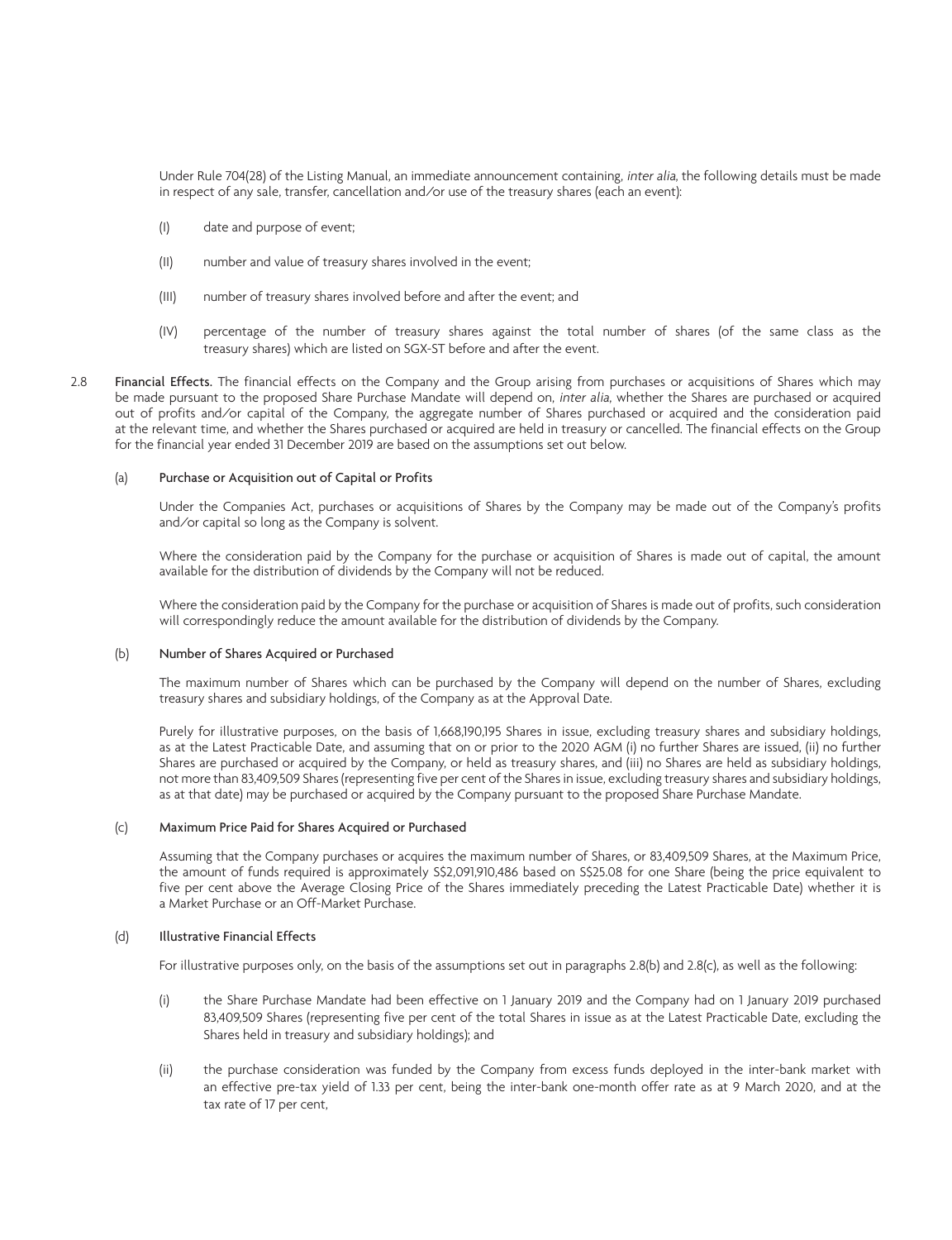the financial effects on the audited financial accounts of the Group for the financial year ended 31 December 2019 are set out below:

|                                                             | <b>Before Share</b><br>Purchases | After Share<br>Purchases <sup>(1)</sup> |
|-------------------------------------------------------------|----------------------------------|-----------------------------------------|
| Total Shareholders' equity (S\$'000)                        | 39,636,510                       | 37,521,473                              |
| Number of issued and paid-up Shares ('000)                  | 1,668,190                        | 1,584,780                               |
| Weighted average number of issued and paid-up Shares ('000) | 1,667,261                        | 1,583,851                               |
| Net profit attributable to Shareholders (S\$'000)           | 4,343,346                        | 4,320,219                               |
| <b>Financial Ratios</b>                                     |                                  |                                         |
| Net Asset Value per Share (S\$) $\int_{\alpha}^{2}$         | 22.34                            | 22.18                                   |
| Earnings per Share $-\beta$ asic (S\$)                      | 2.55                             | 2.67                                    |
| Return on Equity (%)                                        | 11.6                             | 12.2                                    |
| Capital Adequacy Ratio (%)                                  |                                  |                                         |
| - Common Equity Tier 1                                      | 14.3                             | 13.4                                    |
| $-$ Tier 1                                                  | 15.4                             | 14.4                                    |
| - Total                                                     | 17.4                             | 16.5                                    |

#### Notes:

(1) The above financial effects remain the same irrespective of whether:

(a) the purchases of Shares are effected out of capital or profits; and

(b) the Shares repurchased are held in treasury or cancelled.

(2) Capital securities are excluded from the computation.

(3) Calculated based on profit attributable to equity holders of the Company net of capital securities distributions.

The financial effects set out above are for illustrative purposes only. Although the Share Purchase Mandate would authorise the Company to purchase or acquire up to five per cent of the issued Shares (excluding the Shares held in treasury and subsidiary holdings), the Company may not necessarily purchase or acquire or be able to purchase or acquire any or all of the five per cent of the issued Shares (excluding the Shares held in treasury and subsidiary holdings). In addition, the Company may cancel all or part of the Shares repurchased and/or hold all or part of the Shares repurchased as treasury shares.

The Company will take into account both financial and non-financial factors (for example, stock market conditions and the performance of the Shares) in assessing the relative impact of a purchase or acquisition of Shares before execution.

- 2.9 Details of Shares Purchased in the last 12 months. The Company had repurchased 144,000 Shares at a total consideration of S\$3,250,694 in the 12 months preceding the Latest Practicable Date. The highest price paid and lowest price paid were S\$23.30 and S\$21.50 respectively.
- 2.10 Listing Status of the Shares. The Listing Manual requires a listed company to ensure that at least 10 per cent of the total number of issued shares (excluding preference shares, convertible equity securities and treasury shares) in a class that is listed be held by public shareholders. The "public", as defined in the Listing Manual, refers to persons other than the directors, chief executive officer, substantial shareholders or controlling shareholders of a listed company and its subsidiaries, as well as associates (as defined in the Listing Manual) of such persons. As at the Latest Practicable Date, 1,262,633,694 Shares, or approximately 76 per cent of the total Shares (excluding the Shares held in treasury and subsidiary holdings), were held by public shareholders. Assuming the Company had purchased or acquired Shares from the public up to the full five per cent limit pursuant to the proposed Share Purchase Mandate on the Latest Practicable Date and these Shares had been held as treasury shares, the number of issued Shares held by public shareholders would be reduced to 1,179,224,185 Shares, or approximately 74 per cent of the total Shares (excluding the Shares held in treasury and subsidiary holdings).

Accordingly, the Company is of the view that there is a sufficient number of Shares in issue held by public shareholders which would permit the Company to undertake purchases or acquisitions of its Shares through Market Purchases up to the full five per cent limit pursuant to the Share Purchase Mandate without affecting the listing status of the Shares on the SGX-ST, and that the number of Shares remaining in the hands of the public will not fall to such a level as to cause market illiquidity or affect orderly trading.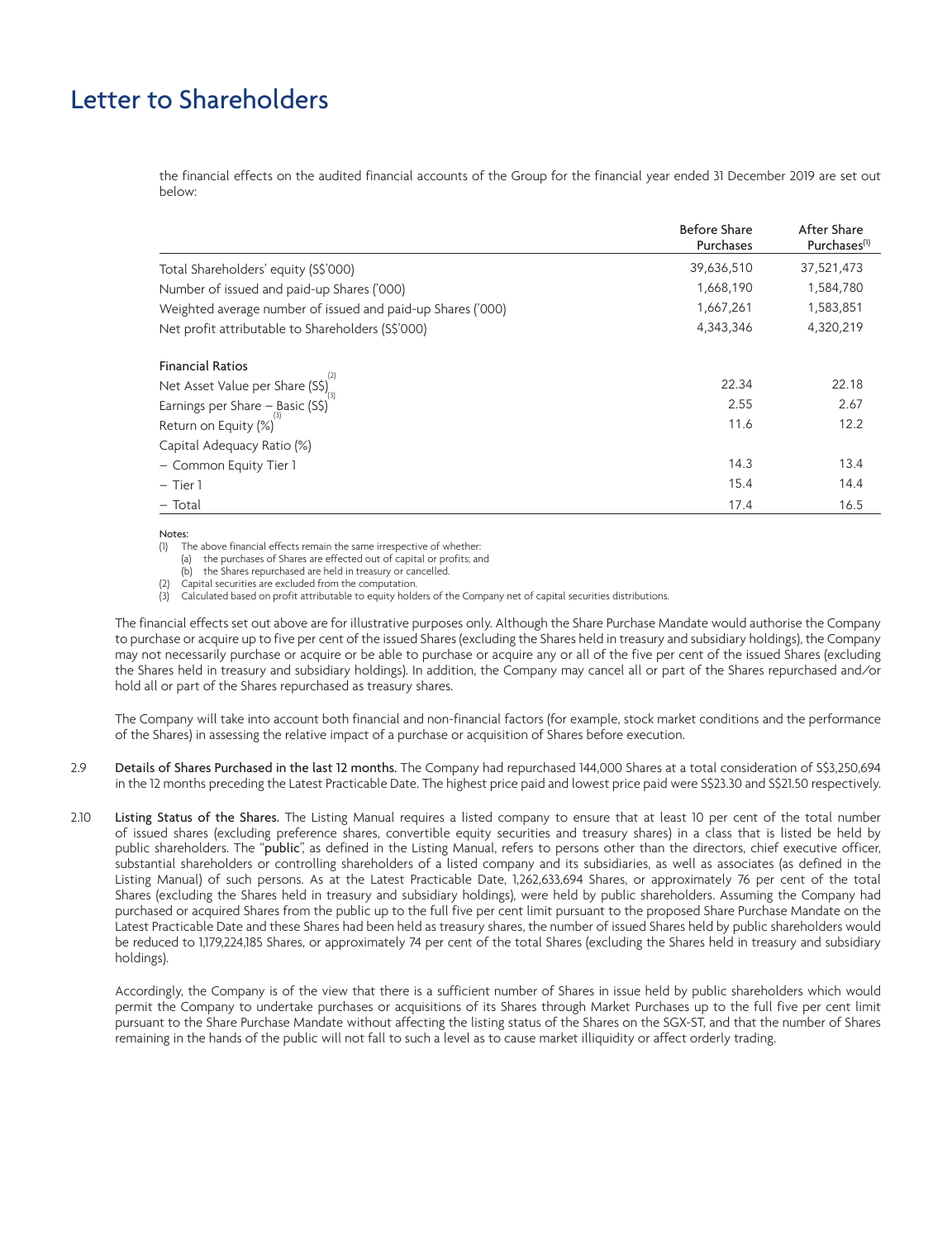### 2.11 Shareholding Limits. Under the Banking Act, Chapter 19 of Singapore (Banking Act):

- (a) no person shall enter into any agreement or arrangement, whether oral or in writing and whether express or implied, to act together with any person with respect to the acquisition, holding or disposal of, or the exercise of rights in relation to, their interests in voting shares of an aggregate of five per cent or more of the total votes attached to all voting shares in a designated financial institution, without first obtaining the approval of the Minister designated for the purposes of the Banking Act (Minister) (5% Limit); and
- (b) on person shall be a substantial shareholder<sup>1</sup>, a 12 per cent controller (as defined below) or a 20 per cent controller (as defined below) of a designated financial institution without first obtaining the approval of the Minister.

The Company will monitor purchases of Shares to ensure that the above limits will not be exceeded.

For the purposes of the Banking Act:

designated financial institution means (i) a bank incorporated in Singapore; or (ii) a financial holding company;

total number of issued shares, in relation to a company, does not include treasury shares;

12 per cent controller means a person, not being a 20 per cent controller, who alone or together with his associates, (i) holds not less than 12 per cent of the total number of issued shares in the designated financial institution; or (ii) is in a position to control voting power of not less than 12 per cent in the designated financial institution; and

20 per cent controller means a person who, alone or together with his associates, (i) holds not less than 20 per cent of the total number of issued shares in the designated financial institution; or (ii) is in a position to control voting power of not less than 20 per cent in the designated financial institution.

For the purposes of the Banking Act, the percentage of the total number of Shares held by a Shareholder (whose Shares were not the subject of a share purchase or acquisition by the Company) and the percentage voting rights of a Shareholder (whose Shares were not the subject of a share purchase or acquisition by the Company) immediately following any purchase or acquisition of Shares will increase should the Company hold in treasury or cancel the Shares purchased or acquired by the Company.

The Company wishes to draw the attention of Shareholders to the following consequences of a purchase or acquisition of Shares by the Company pursuant to the Share Purchase Mandate, if the proposed renewal of the Share Purchase Mandate is approved by Shareholders:

# A PURCHASE OR ACQUISITION OF SHARES BY THE COMPANY MAY INADVERTENTLY CAUSE THE INTEREST IN THE SHARES OF ANY PERSON TO REACH OR EXCEED THE 5 PER CENT LIMIT OR CAUSE ANY PERSON TO BECOME A 12 PER CENT CONTROLLER OR A 20 PER CENT CONTROLLER.

Shareholders whose shareholdings are close to the limits set out in the Banking Act are advised to ensure that they are in compliance with the requirements of the Banking Act and take such action as may be necessary, including seeking the prior approval of the Minister for Finance to continue to hold, on such terms as may be imposed by the Monetary Authority of Singapore, the number of Shares which they may hold in excess of any of such limits, as a consequence of a purchase or acquisition of Shares by the Company. Shareholders who are in doubt as to the action that they should take should consult their professional advisers at the earliest opportunity.

<sup>1</sup> "substantial shareholder" (as defined in the Companies Act) of a designated financial institution means a person who has a substantial shareholding in the designated financial institution. A person has a substantial shareholding in a designated financial institution if (i) he has an interest or interests in one or more voting shares in the designated financial institution; and (ii) the total votes attached to that share, or those shares, is not less than five per cent of the total votes attached to all the voting shares in the designated financial institution.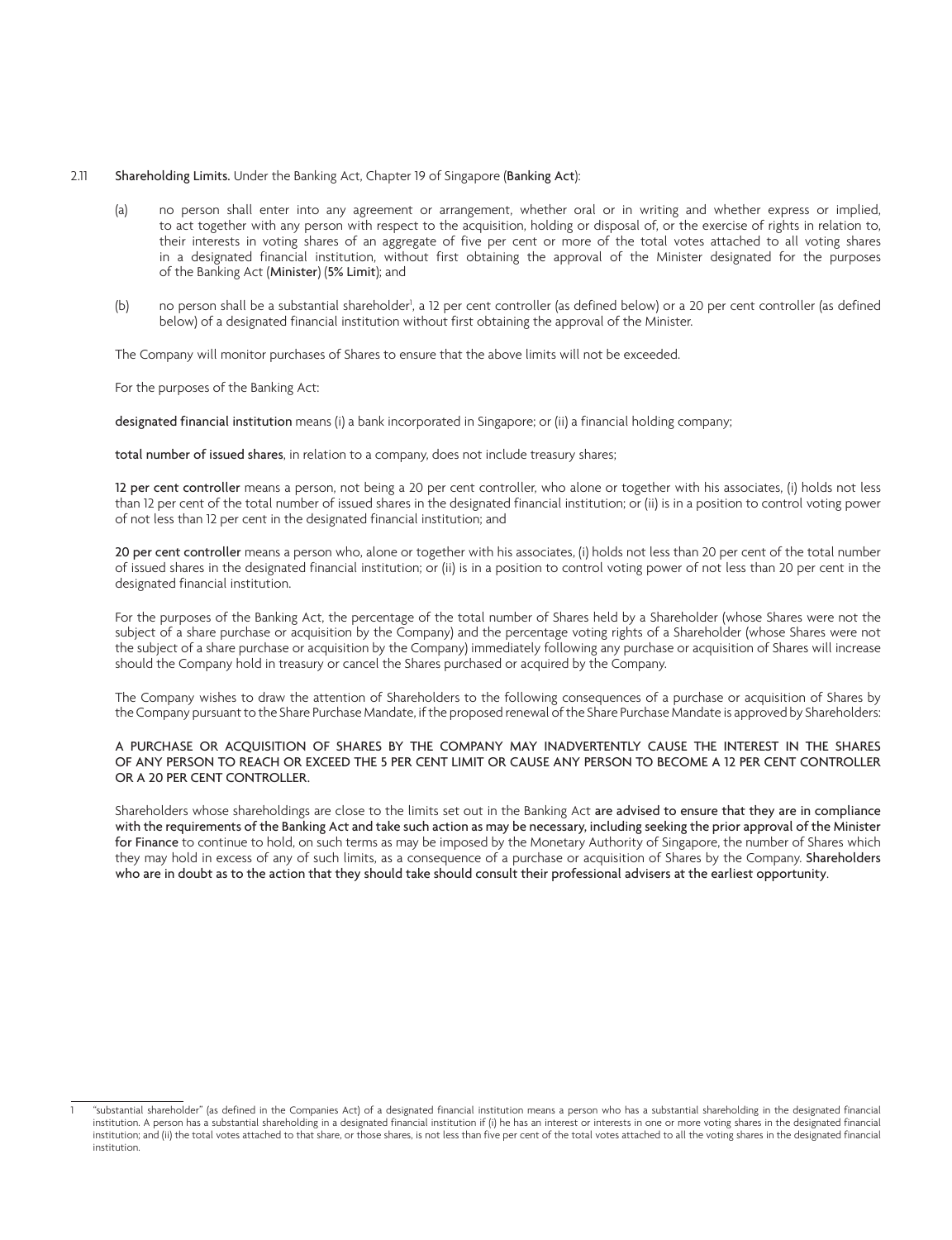2.12 Take-over Implications. Appendix 2 to the Take-over Code contains the Share Buy-Back Guidance Note. The take-over implications arising from any purchase or acquisition by the Company of its Shares are set out below:

#### (a) Obligation to make a Take-over Offer

If, as a result of any purchase or acquisition by the Company of its Shares, a Shareholder's proportionate interest in the voting rights of the Company increases, such increase will be treated as an acquisition for the purposes of the Take-over Code. If such increase results in a change of effective control, or, a Shareholder or group of Shareholders acting in concert acquiring or consolidating effective control of the Company, such Shareholder or group of Shareholders acting in concert could become obliged to make a take-over offer for the Company under Rule 14 of the Take-over Code.

## (b) Persons Acting in Concert

Under the Take-over Code, persons acting in concert comprise individuals or companies who, pursuant to an agreement or understanding (whether formal or informal), co-operate, through the acquisition by any of them of shares in a company to obtain or consolidate effective control of that company.

In addition, the Take-over Code presumes certain persons to be acting in concert with each other unless the contrary is established. For example, the following individuals and companies will be presumed to be acting in concert with each other:

- (i) a company with any of its directors (together with their close relatives, related trusts as well as companies controlled by any of the directors, their close relatives and related trusts); and
- (ii) a company, its parent, subsidiaries and fellow subsidiaries, and their associated companies and companies of which such companies are associated companies, all with each other, and any person who has provided financial assistance (other than a bank in the ordinary course of business) to any of the foregoing companies for the purchase of voting rights. For this purpose, a company is an associated company of another company if the second company owns or controls at least 20 per cent but not more than 50 per cent of the voting rights of the first-mentioned company.

## (c) Effect of Rule 14 and Appendix 2

The circumstances under which Shareholders, including Directors and persons acting in concert with them respectively, will incur an obligation to make a take-over offer under Rule 14 of the Take-over Code after a purchase or acquisition of Shares by the Company are set out in Appendix 2 to the Take-over Code.

In general terms, the effect of Rule 14 and Appendix 2 to the Take-over Code is that, unless exempted, Directors and persons acting in concert with them will incur an obligation to make a take-over offer under Rule 14 if, as a result of the Company purchasing or acquiring Shares, the voting rights of such Directors and their concert parties would increase to 30 per cent or more, or in the event that such Directors and their concert parties hold between 30 per cent and 50 per cent of the Company's voting rights, if the voting rights of such Directors and their concert parties would increase by more than one per cent in any period of six months. In calculating the percentage of voting rights of such Directors and their concert parties, treasury shares shall be excluded.

Under Appendix 2 to the Take-over Code, a Shareholder not acting in concert with the Directors will not be required to make a take-over offer under Rule 14 if, as a result of the Company purchasing or acquiring its Shares, the voting rights of such Shareholder would increase to 30 per cent or more, or, if such Shareholder holds between (and including) 30 per cent and 50 per cent of the Company's voting rights, the voting rights of such Shareholder would increase by more than one per cent in any period of six months. Such Shareholder need not abstain from voting in respect of the resolution authorising the Share Purchase Mandate.

Based on the information in the Register of Shareholders as at the Latest Practicable Date, no Shareholder will be obliged to make a take-over offer for the Company under Rule 14 of the Take-over Code as a result of the purchase or acquisition of Shares by the Company pursuant to the Share Purchase Mandate of the maximum limit of five per cent of its Shares.

Shareholders who are in doubt as to their obligations, if any, to make a mandatory take-over offer under the Take-over Code as a result of any purchase or acquisition of Shares by the Company should consult the Securities Industry Council and/or their professional advisers at the earliest opportunity.